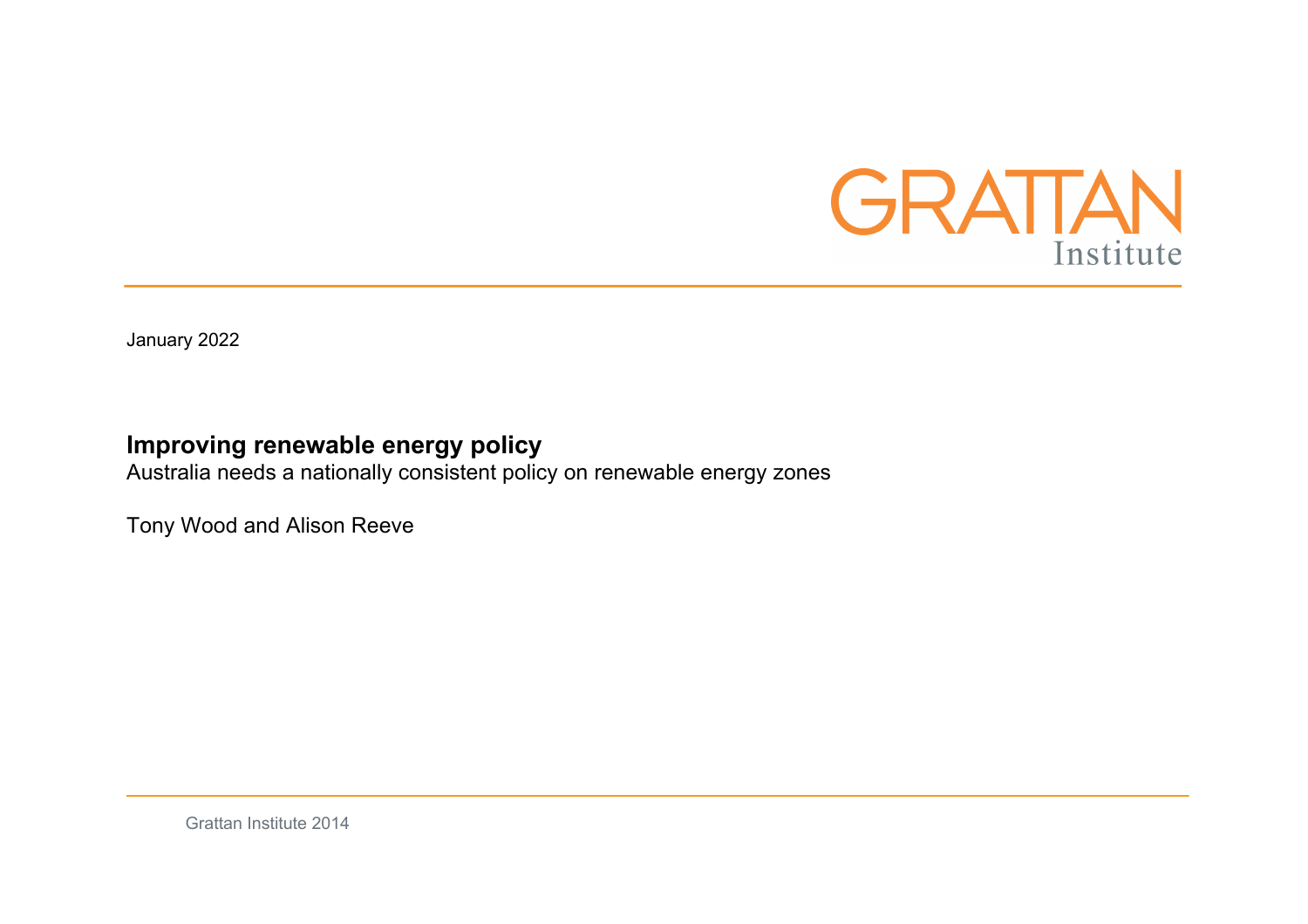## **1 Summary**

Renewable energy zones (REZs) are intended to support the connection of multiple renewable generators or storage to the shared transmission network over a period to prevent the inefficient duplication of connection assets that might otherwise occur. The concept has been incorporated in the Integrated System Plan and governments are now seeking to implement a model or models for their selection, design, funding, and operation. In contrast with a participant-funded model, the expectation is that REZs will be at least partly funded by the public sector.

The efficient delivery of REZs requires a robust policy framework to identify the need, location and scale of investment and a funding and access arrangement to support the cost-effective buildout and utilisation of the REZ. Such a model should provide investment confidence and lowest cost to consumers while meeting policy requirements of low emissions and reliability.

The Technical Discussion Paper for QREZ covers many of the specific issues and questions relevant to this framework. There are several areas that are thinly covered or not addressed, and we make the following recommendations:

- Clarify and document the policy drivers for investment that lead to the case for REZs, their location and scale.
- Establish governance processes that ensure access to best market information but avoid conflicts of interest.
- Ensure there is a clear model for funding, cost allocation and risk allocation. Investors should be clear on their costs and benefits and the risks to which they are exposed. Consumers should clearly understand what they are being asked to pay for.
- Maximise alignment with the national REZ and congestion management processes being developed by the Energy Security Board; and with the NSW REZ process.
- Road test the preferred detailed model design with existing and potential market participants to identify gaps or weaknesses.
- Ensure that energy storage can be efficiently included in a REZ.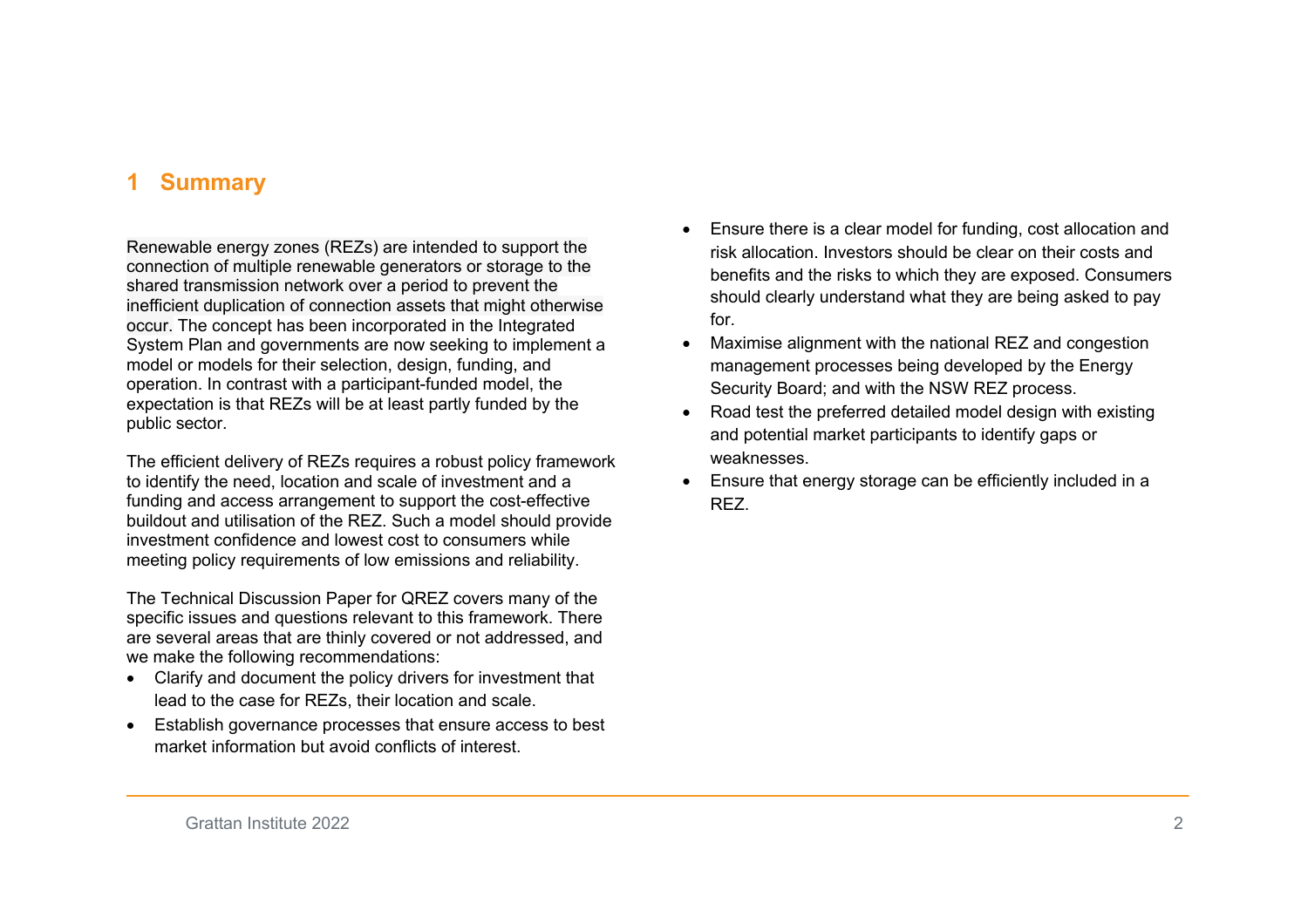## **2 Introduction**

This submission is made by Tony Wood and Alison Reeve of the Grattan Institute. It responds to the Technical Discussion Paper issued by the Queensland Government in November 2021. Grattan Institute is an independent think-tank focused on Australian domestic public policy. It aims to improve policy outcomes by engaging with both decision-makers and the community.

A transition to a low-emissions electricity system will be underpinned by investment in renewable energy at a pace and scale never previously seen in the history of electricity in Australia and via a distributed model that contrasts markedly with the historically centralised model of the current National Electricity Market (NEM).

The economic case for scale efficient network extensions has been recognised in Australia for many years. In February 2010, the then Ministerial Council on Energy submitted a Rule change request to the Australian Energy Market Commission relating to the introduction of a new framework for the efficient connection of clusters of new generation. At that time, the purpose of the proposed Scale Efficient Network Extensions (SENEs) was to allow the connection of multiple generators to the shared network over a period to prevent the inefficient duplication of connection assets that might otherwise occur.

The Commission's final decision was to introduce a model in which decisions to fund, construct, operate and connect to a

SENE would be made by market participants and investors within the existing framework for connections in the Rules. The Commission was concerned that a government or publicly funded model would lead to costs that would outweigh the potential benefits. No SENE projects emerged under this model.

More recent case for SENEs emerged in the form of REZs through the Finkel Review and became central to the development of the Integrated System Plan by the Australian Energy Market Operator. The ESB and several states have subsequently sought to develop a model REZ framework.

The Technical Discussion Paper seeks to develop a clear and practical model for the design and access of Renewable Energy Zones in Queensland (QREZ). The effective and efficient deployment of renewable energy is critical to a successful transition to a low-emissions economy. In the case of Queensland, the key policy commitments are to achieve a 30 per cent reduction in emissions (against 2005 levels) by 2030, net zero emissions by 2050 and 50 per cent renewable electricity by 2030. The Queensland Government has also made a commitment to establish three renewable energy zones.

These state commitments side alongside, not always comfortably, national commitments and policies and the work of the Energy National Cabinet Reform Committee and of the Energy Security Board.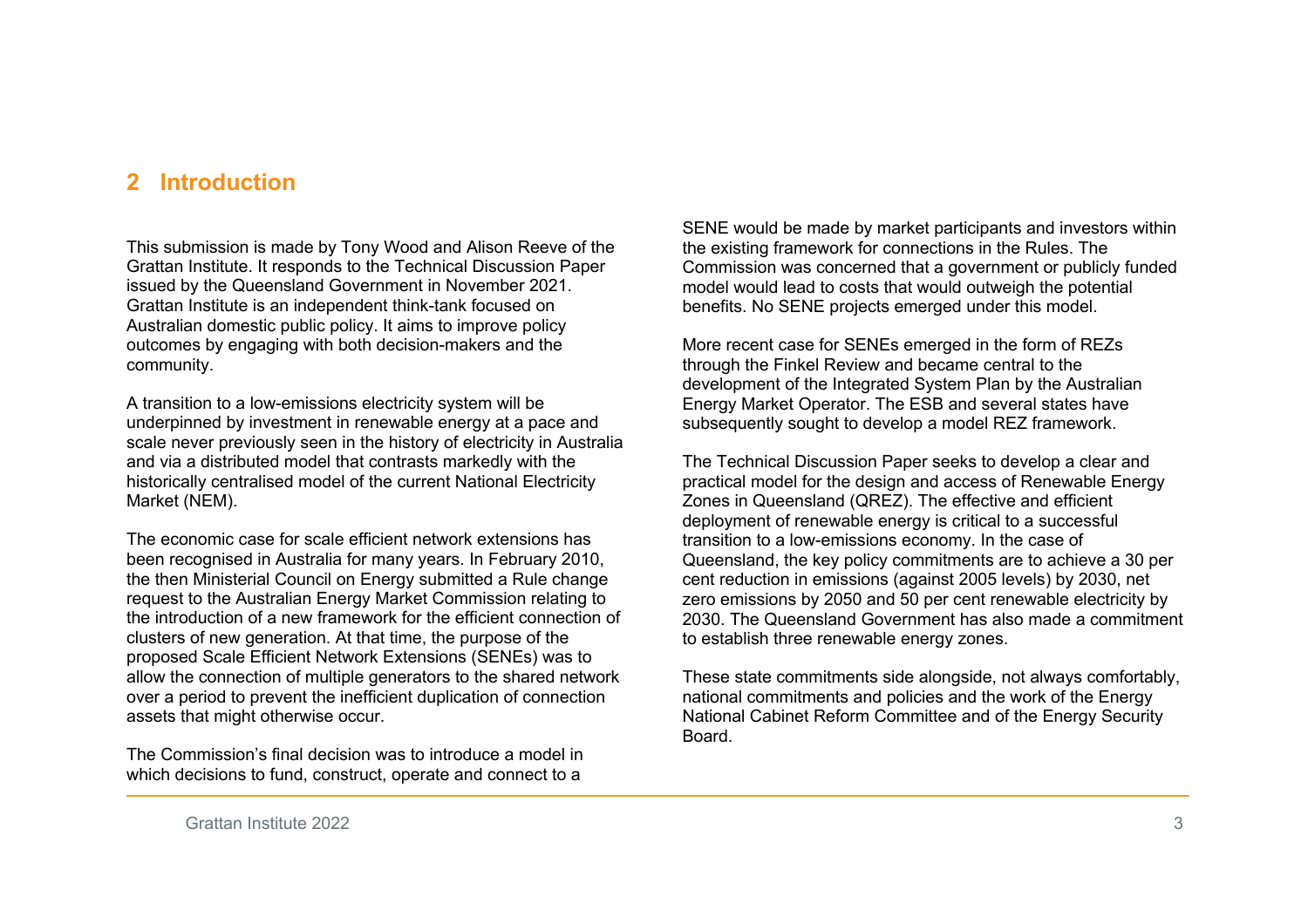Market participants, most critically those who have invested or will invest in renewable energy, will have interest in the detail design of the QREZ framework particularly around risk and reward exposure. The challenge for the Government will be to manage the balance of risk exposure and cost allocation between investors and consumers.

This brief submission reflects Grattan's policy focus and consists of two sections; the first considers the need for greater policy clarity and connectivity to support the QREZ framework; the second considers several policy-related design issues.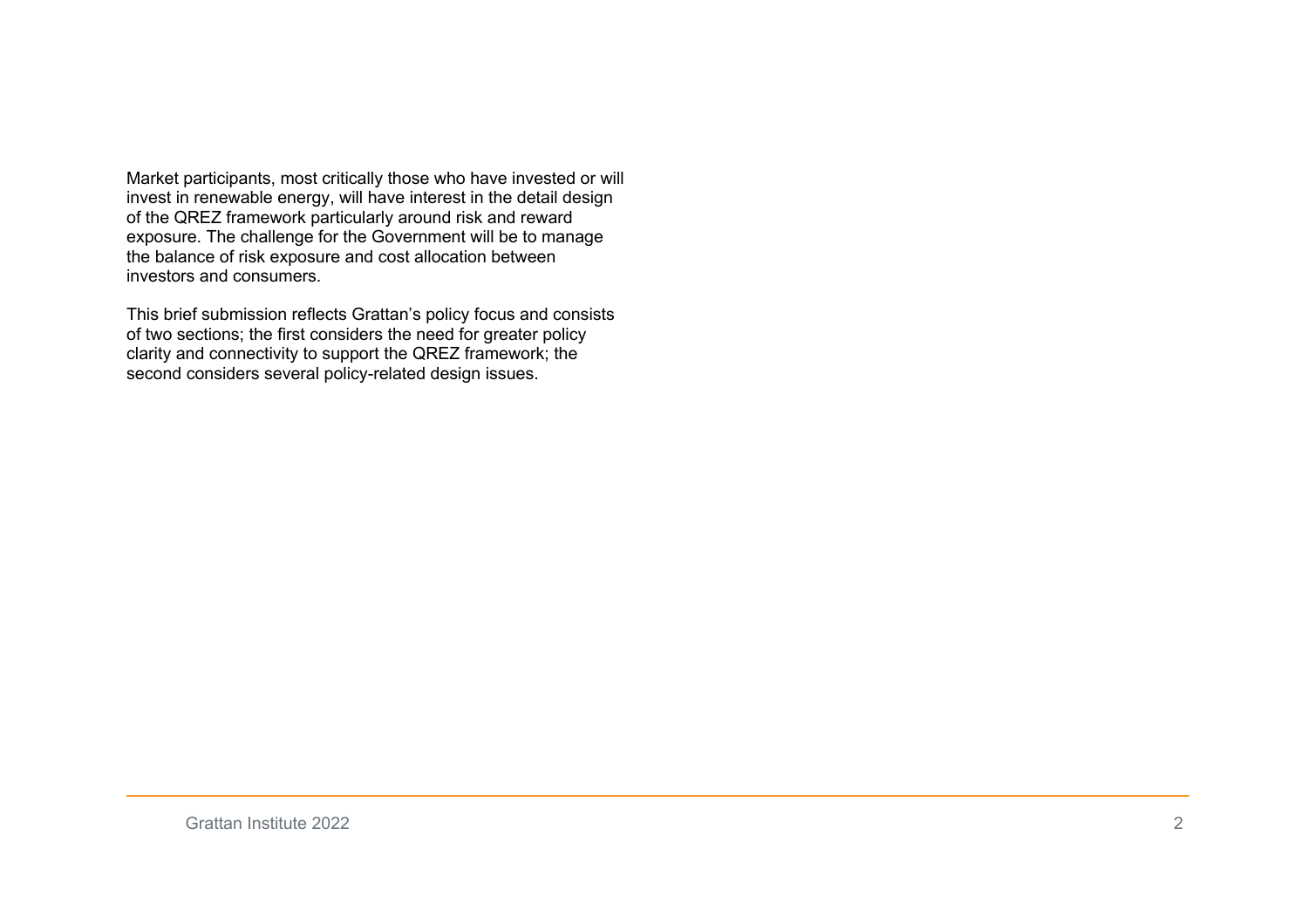## **3 Broad issues arising from the Technical Discussion Paper**

## Clear policy objectives and linkages

The case for a REZ framework and any specific REZ investment, its size and location should flow from an identified economic case that itself flows from an over-arching policy driver. Investments in renewable energy may be required to support emissions reduction policy, renewable energy policy or industry development policy. In our view, this requires clarification of the objectives and establishing better links between the NZ2050 target, interim, including 2030, emissions reduction targets, the 50per cent renewable energy target and the REZs.

## A robust economic assessment

The REZ zones identified in the Paper and their suggested initial, lack supporting rationale. Advice to the Minister for a specific or "declared REZ" should include analysis that shows the costs to consumers will be higher without the Declared REZ (note this is not a benefit/cost test - the transition is unlikely to be costless); and that the RFZ is the least cost RFZ at the time of decision

## Incorporate risk assessment

A decision to proceed with a REZ means that an investment will be made by the Government and paid for by consumers. The consequence is a transfer of financial risk from investors to

Grattan Institute 2022 3

consumers and this risk needs to be recognised as it will be crystallised in costs. The advice to the minister should include an assessment of the upper and lower bounds of the potential costs, where the upper bound is the cost of a severely under-utilised investment – "we built it, and no-one came". This advice should be published so that the public know what they are potentially paying for.

## A nationally consistent REZ framework

Any decision to proceed with a REZ and the renewable investments that follow will interact with the existing NEM structure. The potential for unintended consequences should be a considered element in the decision-making framework. This includes interaction with the developments being undertaken by the ESB for resource adequacy and transmission planning, including congestion management.

The Paper lists system characteristics that will have specific values in each jurisdiction. These differences are more quantitative than qualitative. They do not, per se, justify tailored REZ solution for each NEM jurisdiction. Therefore, the development of the QREZ model should proceed in close coordination with the work of the ESB on both the REZ framework and post-2025 transmission reform.

The Government should consider the relationship with the NSW New England REZ, given that it is geographically contiguous with the Southern QREZ. It is likely that both states would benefit from a joint framework in that area, to avoid inefficient investment flowing from an arbitrary state border.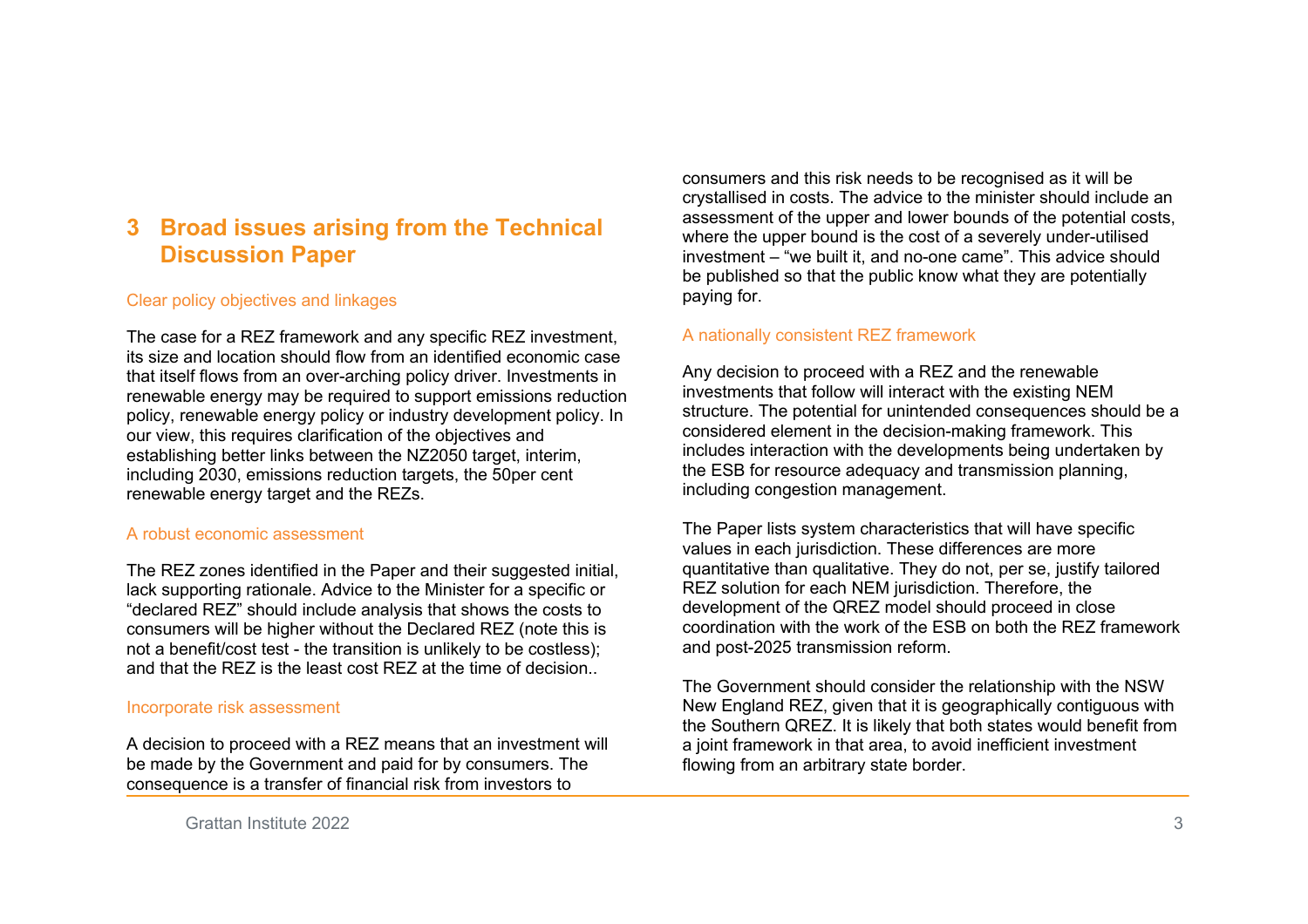## Practical testing of the final QREZ model

As the government develops its preferred QREZ model(s) some form of practical testing should be undertaken with stakeholders to assess the potential for unintended consequences.